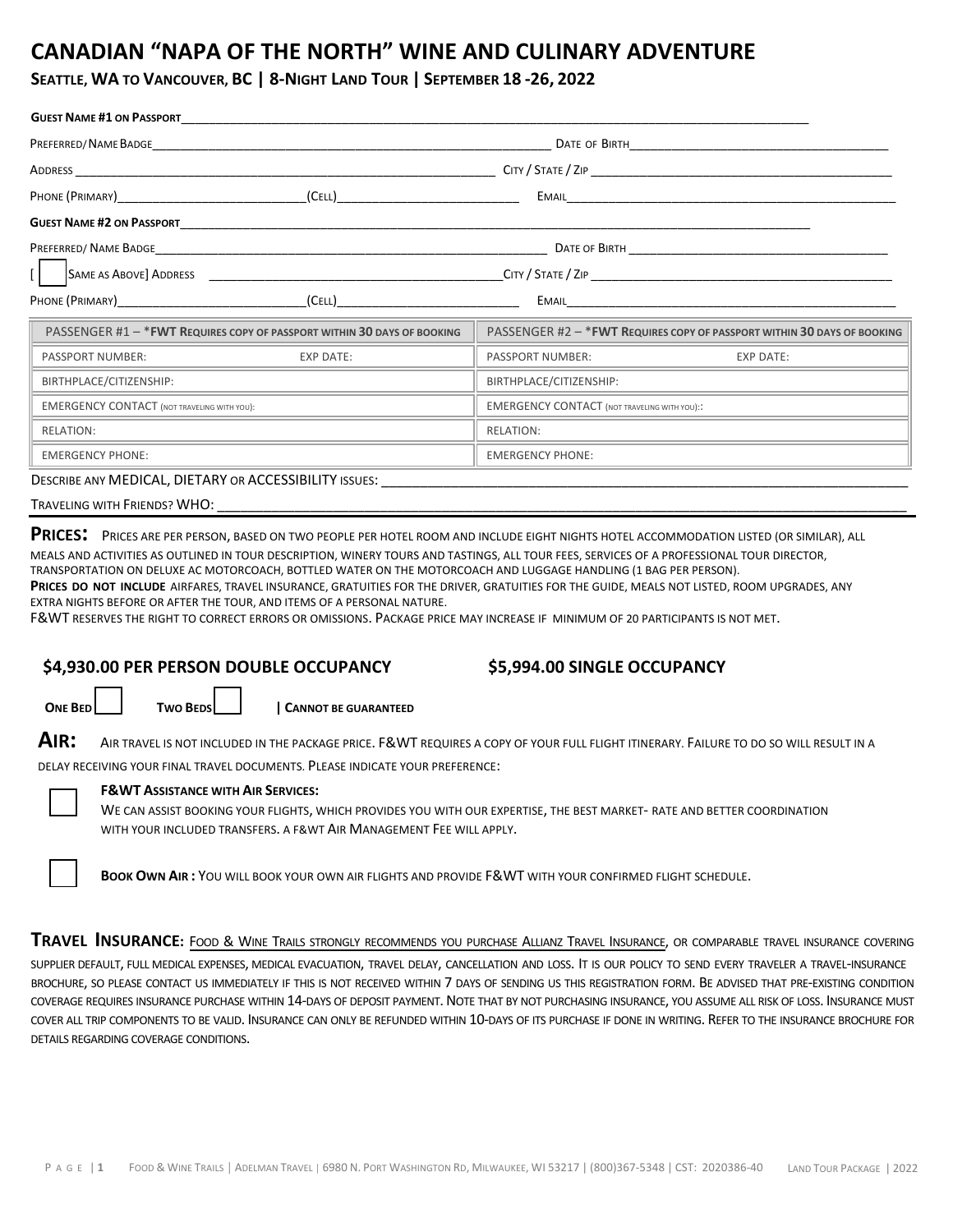## **PLEASE SELECT YOUR PREFERRED ROOM OPTION AT EACH HOTEL. PLEASE NOTE THAT ROOM UPGRADE REQUESTS ARE NOT GUARANTEED AND ARE BASED ON AVAILABILITY AT THE TIME OF BOOKING:**

## **9/18 - 9/19/2022 – LEAVENWORTH – BAVARIAN LODGE**

With 50 years' experience in Leavenworth, we are proud to offer exceptional service to our guests in our Lodge. The Bavarian Lodge offers the amenities of a sumptuous city hotel with the character of a small country inn. Wi-fi is complimentary and all rooms have mini refrigerators, microwave and Starbucks coffee. Enjoy the year round heated outdoor pool, hot tubs and an on-site micro pub.



**STANDARD – VILLAGE VIEW (INCLUDED)** 

**UPGRADE OPTIONS (PRICE IS PER ROOM FOR ONE NIGHT):**

**PREMIUM ROOM – VILLAGE VIEW UPGRADE: \$99.00 TURRETT ONE-BEDROOM SUITE W/ FIREPLACE UPGRADE: \$165.00**

## **9/19 - 9/21/2022 – OSOYOOS - WATERMARK BEACH RESORT**



Perfectly located on the shores of beautiful Osoyoos Lake, the Watermark Beach Resort defines the "good life" of the Southern Okanagan. You're steps away to everything: beach, dining, wine tasting and boutique shopping in Canada's only official desert community. Enjoy the Watermark experience with fully equipped lake view suites, complimentary internet, picture perfect views from your private balcony, an outdoor saltwater pool, hot tubs and fitness center.

**TWO-BEDROOM LAKEVIEW SUITE (INCLUDED)** 

**NO UPGRADES AVAILABLE** 

## **9/21 - 9/24/2022 – KELOWNA - DELTA HOTELS BY MARRIOTT GRAND OKANAGAN RESORT**

Immerse yourself in lakeside ambiance in the midst of British Columbia's Wine Country at Delta Hotels Grand Okanagan Resort. Set on Okanagan Lake and surrounded by picturesque mountains in downtown Kelowna, our resort offers stylish hotel rooms and suites with deluxe amenities - many with balconies. Feast at our popular hotel restaurant and sip cocktails or wine on our lakefront patio. Stay fit in our 24/7 fitness centre. Take a dip in our sparkling indoor and outdoor pools. Indulge in a massage at our on-site, full-service luxury spa. Our Kelowna hotel is walking distance to shopping, dining and entertainment.



**DELUXE KING ROOM (INCLUDED)** 

**UPGRADE OPTIONS (PRICE IS PER ROOM FOR THREE NIGHTS):**

**KING ROOM – LAKE VIEW UPGRADE: \$416.00 ONE-BEDROOM SUITE – CITY VIEW UPGRADE: \$1,228.00 TWO-BEDROOM SUITE – CITY VIEW UPGRADE: \$2,020.00 TWO-BEDROOM SUITE – LAKE VIEW UPGRADE: \$2,673.00**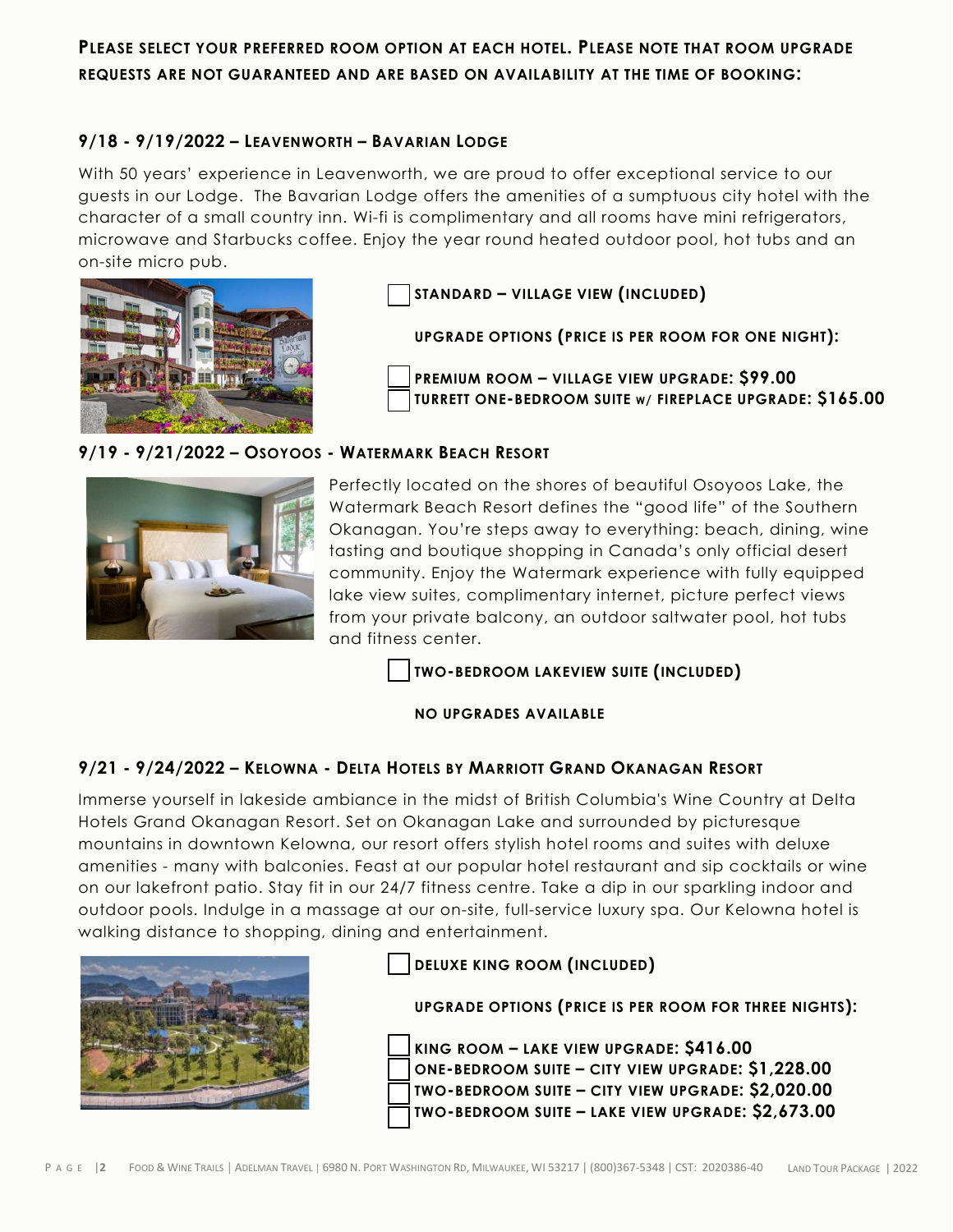## **9/24 - 9/25/2022 – SUN PEAKS - SUN PEAKS GRAND HOTEL**

Sun Peaks Grand is located in the core of the European-inspired Sun Peaks Resort village just 45 minutes from Kamloops. With trails and activities at the doorstep, as well as an on site grocery store, boutiques, eateries, a heated outdoor pool with mountain views, and brand-new guest rooms delivering quiet luxury with a hint of modern rustic-ness, we go above and beyond our guest's expectations. Guest rooms have been inspired by the warm and luxurious mountain lifestyle with tailored details and comforts well placed for the sophisticated traveller.



**DELUXE (INCLUDED) UPGRADE OPTIONS (PRICE IS PER ROOM FOR ONE NIGHT): MOUNTAIN VIEW UPGRADE: \$99.00 BALCONY SUITE UPGRADE: \$119.00 ONE-BEDROOM SUITE UPGRADE: \$125.00**

## **9/25 - 9/26/2022 – VANCOUVER - SHERATON WALL CENTRE**

Experience the West Coast of Canada in style at Sheraton Vancouver Wall Centre. Set in the vibrant downtown neighbourhood of Vancouver, the hotel places you steps from shopping, dining, entertainment and attractions. Retreat to well-appointed guest rooms and suites, to take in captivating mountain, city and ocean views. Enjoy complimentary Wi-Fi and concierge services. Relax in the Sheraton Fitness Centre, heated indoor 50-foot lap pool, sauna or whirlpool.



**STANDARD (INCLUDED)** 

**UPGRADE OPTIONS (PRICE IS PER ROOM FOR ONE NIGHT):** 



**CLUB LEVEL GUEST ROOM UPGRADE: \$165.00 CLUB LEVEL ONE-BEDROOM SUITE UPGRADE: \$218.00 CLUB LEVEL TWO-BEDROOM SUITE UPGRADE: \$389.00**